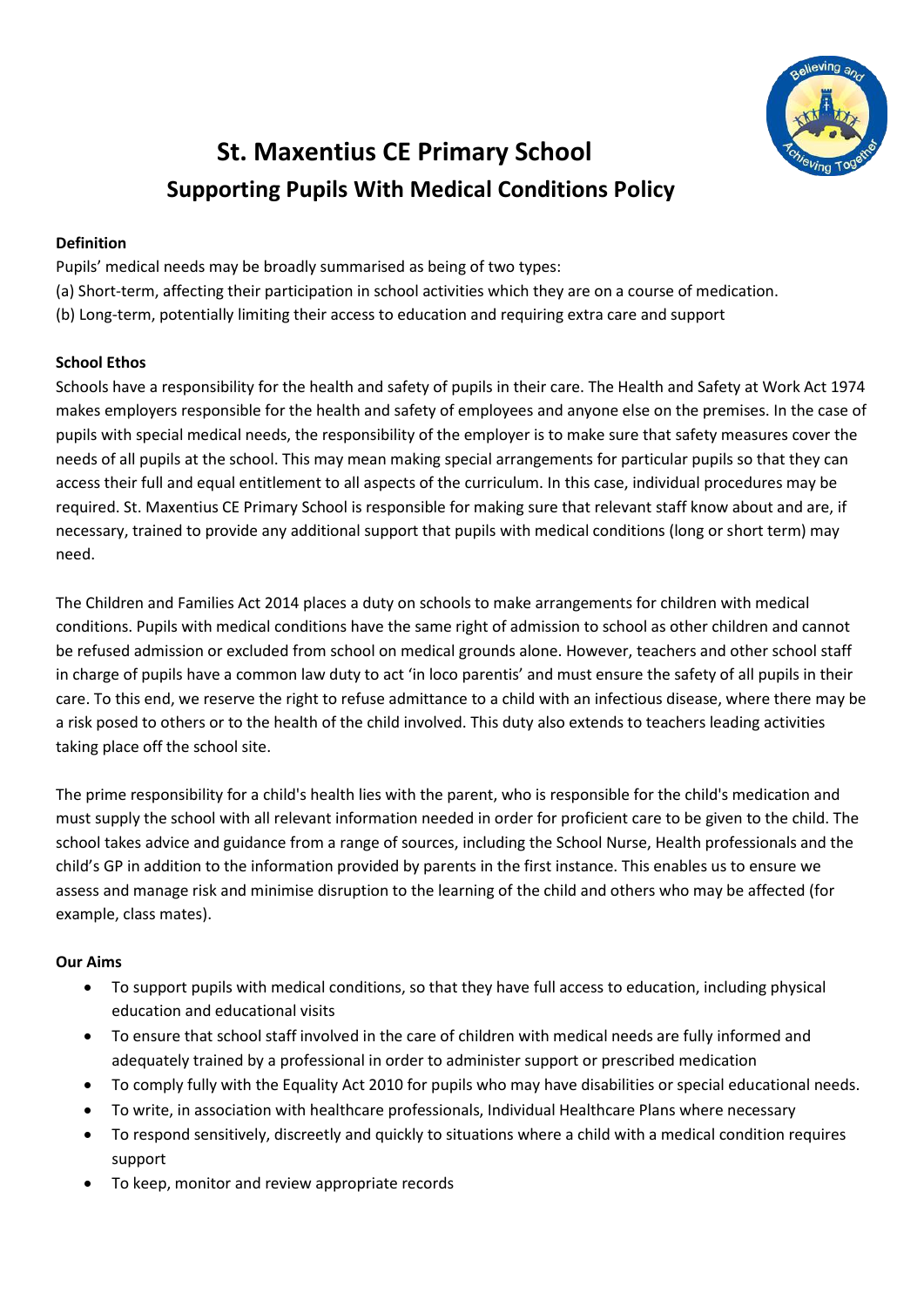## **Unacceptable Practice**

While school staff will use their professional discretion in supporting individual pupils, it is unacceptable to:

- Prevent children from accessing their medication
- Assume every child with the same condition requires the same treatment
- Ignore the views of the child or their parents / carers; ignore medical advice
- Prevent children with medical conditions accessing the full curriculum, unless specified in their Individual Healthcare plan
- Penalise children for their attendance record where this is related to a medical condition
- Prevent children from eating, drinking or taking toilet breaks where this is part of effective management of their condition
- Require parents to administer medicine where this interrupts their working day
- Require parents to accompany their child with a medical condition on a school trip as a condition of that child taking part

#### **Entitlement**

St. Maxentius CE Primary School provides full access to the curriculum for every child wherever possible. We believe that pupils with medical needs have equal entitlement and must receive necessary care and support so that they can take advantage of this. However, we also recognise that employees have rights in relation to supporting pupils with medical needs, as follows:

#### **Employees may:**

- Choose whether or not they wish to be involved
- Receive appropriate training
- Work to clear guidelines
- Bring to the attention of Senior Leadership any concern or matter relating to the support of pupils with medical conditions

### **Expectations**

It is expected that:

- Parents will inform school of any medical condition which affects their child.
- Parents will supply school with appropriately prescribed medication, where the dosage information and regime is clearly printed by a pharmacy on the container
- Parents will ensure that medicines to be given in school are in date and clearly labelled
- Parents will co-operate in training their children to self-administer medicine if this is appropriate, and that staff members will only be involved if this is not possible
- Medical professionals involved in the care of children with medical needs will fully inform staff beforehand of the child's condition, its management and implications for the school life of that individual
- St. Maxentius will ensure that, where appropriate, children are involved in discussing the management and administration of their medicines and are able to access and administer their medicine if this is part of their Individual Healthcare plan (for example, an inhaler)
- School staff will liaise as necessary with Healthcare professionals and services in order to access the most upto-date advice about a pupil's medical needs and will seek support and training in the interests of the pupil
- Transitional arrangements between schools will be completed in such a way that St. Maxentius CE Primary School will ensure full disclosure of relevant medical information, Healthcare plans and support needed in good time for the child's receiving school to adequately prepare
- Individual Healthcare plans will be written, monitored and reviewed regularly and will include the views and wishes of the child and parent in addition to the advice of relevant medical professionals

#### **Procedure**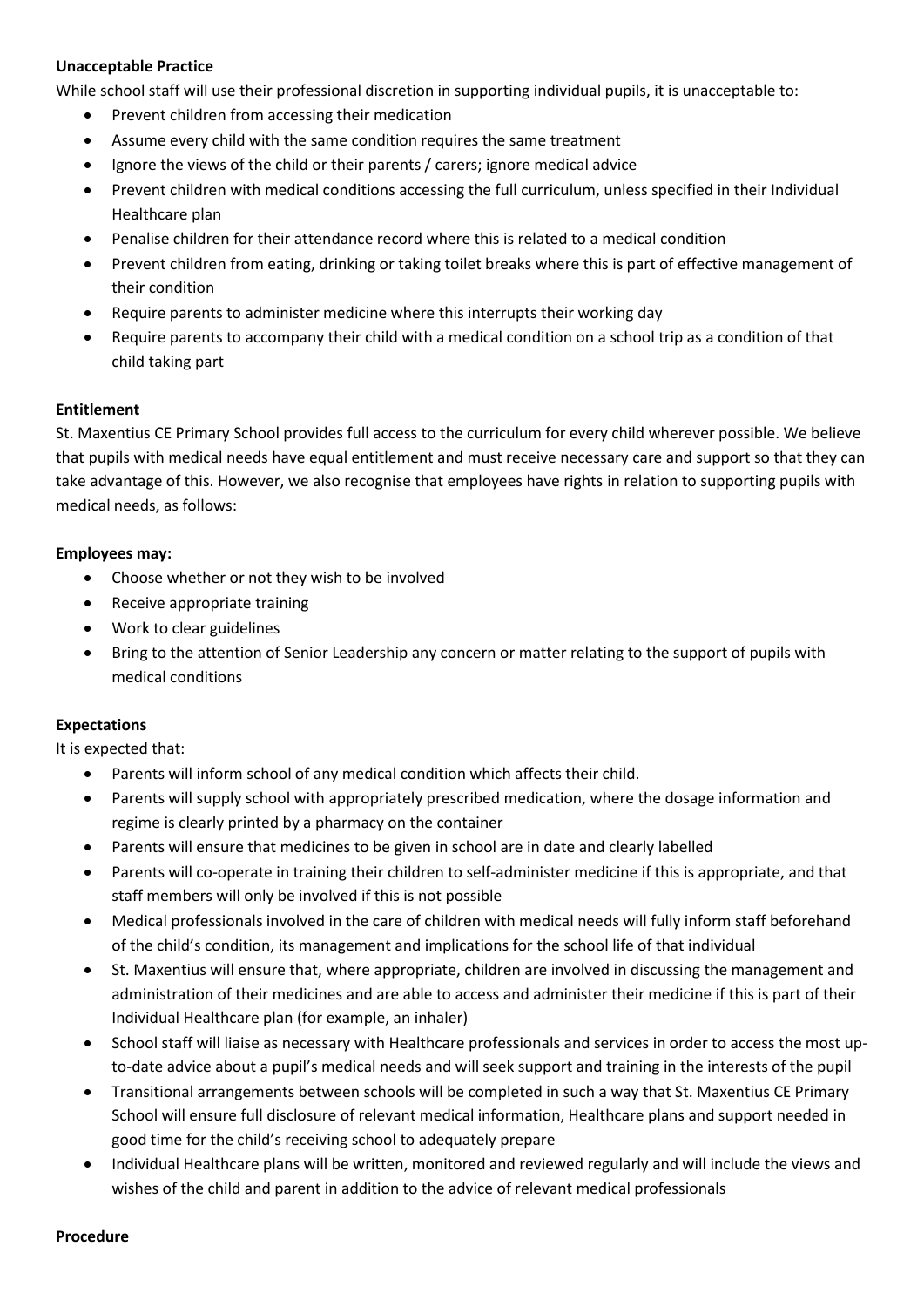The Governing Body of St. Maxentius CE Primary School ensures that an appropriate level of insurance is in place and reflects the level of risk presented by children with medical conditions.

# **Information**

Children with serious medical conditions will have their photo and brief description of condition, along with any other necessary information, in the staffroom. Children with medical conditions which may require emergency attention, e.g. epilepsy, diabetes, will have their names and an Individual Healthcare Plan clearly accessible in their classroom, and all adults dealing with the child will have their attention drawn to this information. All other medical conditions will be noted from children's SIMs records and this information will be provided to class teachers annually.

## **In an emergency**

In a medical emergency, teachers have been appropriately trained to administer emergency paediatric first aid if necessary. If possible, the school's First Aiders, Mrs Waring and Mrs. Bolton, will be asked to attend. If an ambulance needs to be called, staff will:

– dial 999 and be ready with the information below.

Speak slowly and clearly and be ready to repeat information if asked.

- 1. The school's telephone number: 01204 333106
- 2. Your name
- 3. Your location: [St. Maxentius School, New Heys Way, Bradshaw, Bolton BL2 4AE]
- 4. Provide the exact location of the patient within the school
- 5. Provide the name of the child and a brief description of their symptoms
- 6. Inform ambulance control of the best entrance to use and state that the crew will be met and taken to the patient
- 7. Ask office staff to contact premises to open relevant gates for entry
- 8. Contact the parents to inform them of the situation
- 9. A member of staff should stay with the pupil until the parent/carer arrives. If a parent/carer does not arrive before the pupil is transported to hospital, a member of staff should accompany the child in the ambulance.

# **Staff cars should not be used for the purpose of transporting children to hospital. Parents must always be called in a medical emergency, but do not need to be present for a child to be taken to hospital.**

## **Administration of medicines**

Only essential medicines will be administered during the school day. These will be only those prescribed by a doctor. Parents must submit a written permission slip before any medicine is administered. Medicines to be given during the school day must be in their original container. Controlled drugs can also be administered, subject to all other conditions as described in the Policy.

Essential medicines will be administered on Educational Visits, subject to the conditions above. A risk assessment may be needed before the visit takes place. Staff supervising the visit will be responsible for safe storage and administration of the medicine during the visit.

Named staff members will give medicines (see end of Policy). Before administering any medicine, staff must check that the medicine belongs to the child, must check that the dosage they are giving is correct, and that written permission has been given. Any child refusing to take medicine in school will not be made to do so, and parents will be informed about the dose being missed. All doses administered will be recorded in the Administration of Medicines book (located in the school reception office).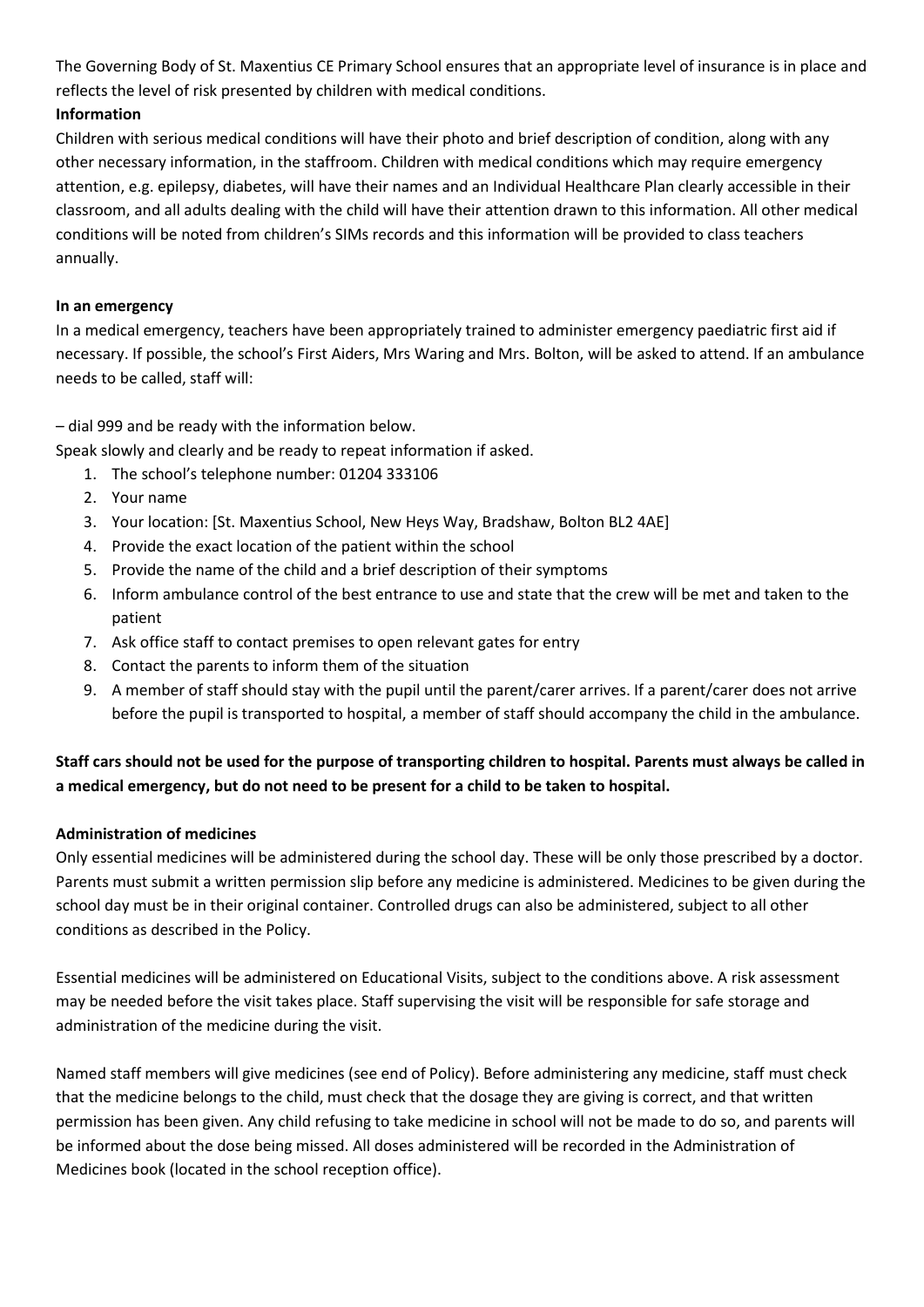All medicines will be stored safely. Medicines needing refrigeration will be stored in the medicines fridge (Headteacher's Office). Some medicines (inhalers, etc) will be kept in the child's classroom and carried with the children, for ease of access during outside activities. All medicines must be clearly labelled.

Controlled drugs or prescribed medicines will be kept in the locked cabinet in the Headteacher's office. Access to these medicines is restricted to the named persons. Epi-pens are kept in locked cupboards in relevant children's teaching areas. In the case of Epi-Pens all staff have access to the key which is clearly labelled and accessible.

Staff will record any doses of medicines given in the Medicine book. Children self-administrating asthma inhalers do not need to be recorded.

**Inhalers** are kept in the child's classroom. Children have access to these inhalers at all times, though must inform a member of staff that they are taking a dose. All inhalers are marked with the child's name. All children with an inhaler must take them on educational visits, however short in duration.

**Epi-pen** – Any member of staff can administer an epi-pen in an emergency.

The pen (cap off) should be pushed against the child's thigh , through clothing if necessary. The pen should be held for a count of 10 seconds before being withdrawn. Ambulances must be called for a child who may require an epipen. Cetrizine may be given if slight tingling of the lips occurs following ingestion of possible irritants for nut allergy sufferers. This is a liquid medicine stored with the epi-pen. If symptoms are more severe, the epi-pen should be given immediately. An ambulance must be called immediately. Parents should be contacted after this call has been made.

## **Complaints**

Should parents be unhappy with any aspect of their child's care at St. Maxentius School, they must discuss their concerns with the school. This will be with the child's class teacher in the first instance, with whom any issues should be managed. If this does not resolve the problem or allay concern, the problem should be brought to a member of the leadership team, who will, where necessary, bring concerns to the attention of the Headteacher. In the unlikely event of this not resolving the issue, the parents must make a formal complaint using the St. Maxentius CE Primary School Complaints Procedure.

Passed **Expires**

## **Trained Staff School First Aiders (full certificate) are:**

|                                 |                                                | i assu     | -~~~~          |
|---------------------------------|------------------------------------------------|------------|----------------|
| Alex Handford                   | HABC Level 3 1st Aid At Work (QCF)             | 19.9.2019. | 18.9.2022.     |
| Nicola Waring                   | HABC Level 3 1st Aid At Work (QCF)             | 20.09.2017 | 19.09.2020     |
| <b>Paediatric First Aiders:</b> |                                                |            |                |
|                                 |                                                | Passed     | <b>Expires</b> |
| Ciara Rothwell                  | <b>HABC Level 3 Award Paediatric First Aid</b> | 05.07.17   | 04.07.2020     |
| <b>Allison Martin</b>           | <b>HABC Level 3 Award Paediatric First Aid</b> | 25.09.17   | 24.09.2020     |
| <b>Heather Slater</b>           | <b>HABC Level 3 Award Paediatric First Aid</b> | 16.02.18   | 15.02.2021     |
| Nicola Waring                   | <b>HABC Level 3 Award Paediatric First Aid</b> | 08.02.18   | 07.02.2021     |
| Alex Handford                   | <b>HABC Level 3 Award Paediatric First Aid</b> | 06.07.18   | 05.07.2021     |
| Lauren Brown                    | <b>HABC Level 3 Award Paediatric First Aid</b> | 06.07.18   | 05.07.2021     |